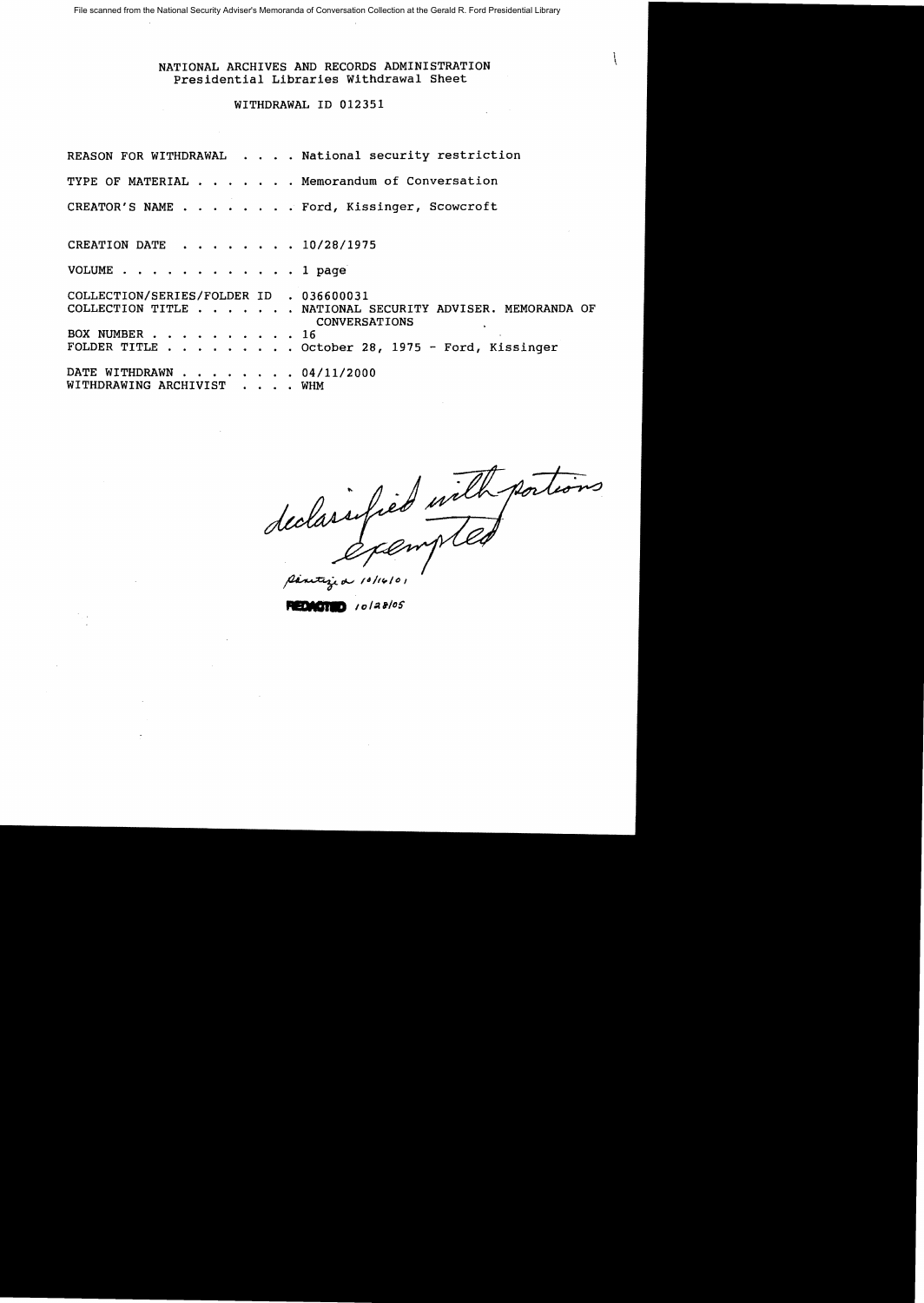Facer the

#### MEMORANDUM

#### THE WHITE HOUSE

WASHINGTON

### ${SEGRET/ NODIS/XGDS}$

### MEMORANDUM OF CONVERSATION:

PARTICIPANTS: President Ford

Dr. Henry A. Kissinger, Secretary of State and Assistant to the President for National Security Affairs Lt. Gen. Brent Scowcroft, Deputy Assistant to the President for National Security Affairs

DATE AND TIME: Tuesday, October 28, 1975

PLACE: The Oval Office.

The White House

SUBJECT: Meeting with Sadat

Kissinger: I would go over how he visualizes we get through this period  $$ with Syria, Jordan, the PLO. Then a few minutes on economics.

On the nuclear reactor, the American proposal is to sign an agreement in principle. We have got to get that straightened out with Israel, but we can't say that. I think it is too dangerous to sign now. But we could consult this week and maybe sign on the 5th.

The President: He needs to take back something. I think we should work on it. Who do we have to work on?

Kissinger: Seamans first. get him on board. I can get the Israelis tied down.

**DECLASSIPIED . E.O. 12958 SEC. 3.6** WITH PORTION'S EXEMPTED **£'0. 12t58** seC. 1.5 **(c)ell)** 

**'l::SeS-lI***t* **eMj AIa.4** *lI!lSloS* 

del NARA DATE 7/31/04

CLASSIFIED BY Henry A. Kissinger . EXEMPT FROM GENERAL DECLASSIFICATION , ;4" SECR§F'INODIS/ XGDS , ;4" SCHEDULE OF EXECUTIVE ORDER 11652 EXEMPTION CATEGORY  $5 (B) (1, 3)$ AUTOMATICALLY DECLASSIFIED ON Imp. to Det.

I can